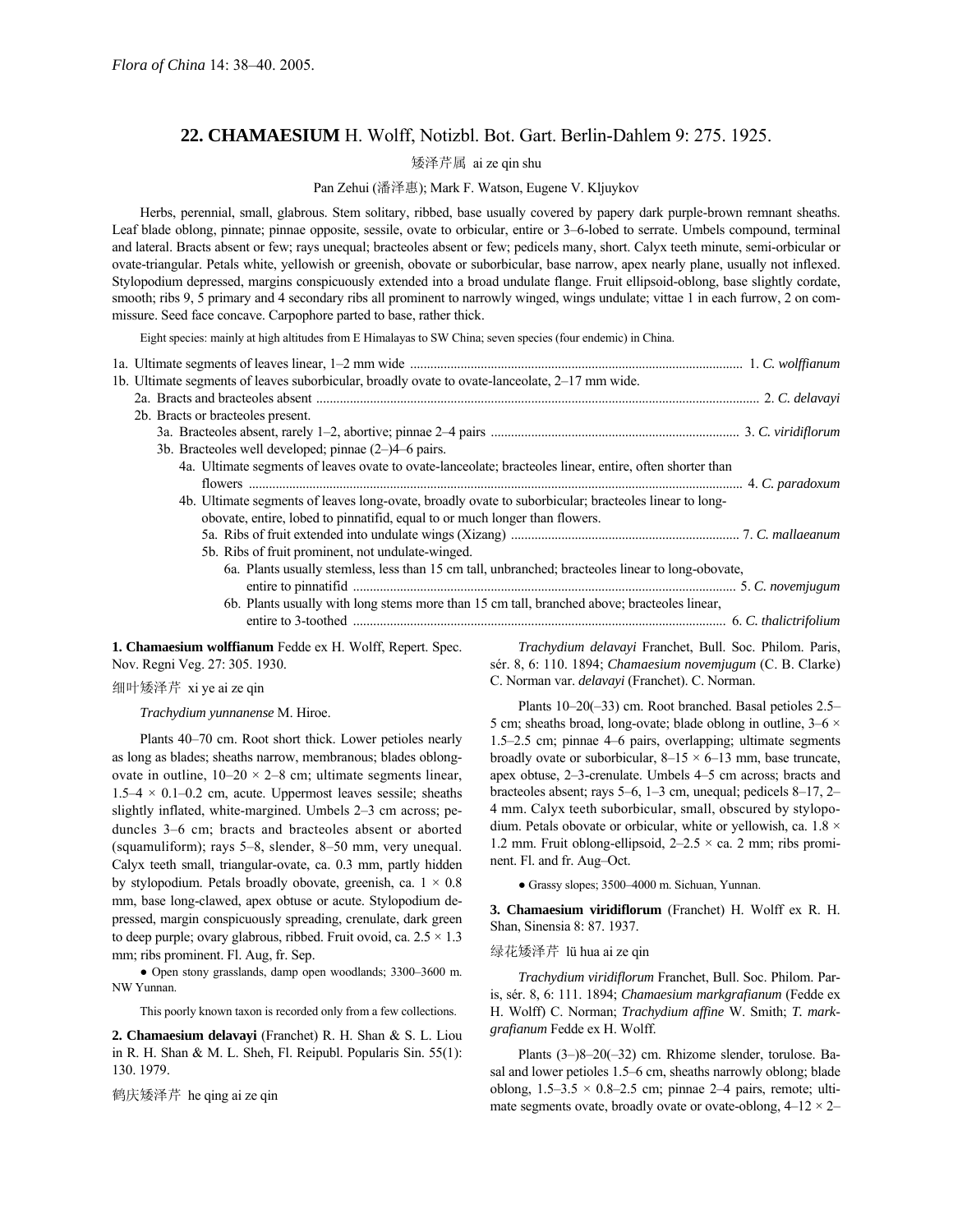6 mm, apex 3-toothed, rarely entire; terminal pinnae broadly obovate to fan-shaped, 3–5-lobed. Leaves reduced upwards, uppermost with linear-elliptic ultimate segments. Umbels 1–5 cm across; peduncles slender, 1.5–8 cm; bracts 2–5, linear, entire or pinnatifid, leaf-like; rays  $6-11$ , slender, 0.5 $-3.5$  cm, unequal, spreading; bracteoles absent or  $1-2$ , abortive (squamulate or occasionally linear). Calyx teeth minute, orbicular, ca. 0.3 mm, obscured by spreading stylopodium. Petals obovate, ca.  $1 \times 0.8$ mm, greenish, apex obtuse. Fruit oblong-ellipsoid,  $1.3-1.8 \times 1-$ 1.3 mm; ribs prominent. Fl. Jul–Aug, fr. Aug–Sep.

Forests, scrubland slopes, damp moorland; 3200-4300 m. Sichuan, Xizang, NW Yunnan [Sikkim].

**4. Chamaesium paradoxum** H.Wolff, Notizbl. Bot. Gart. Berlin-Dahlem. 9: 275. 1925.

矮泽芹 ai ze qin

*Trachydium paradoxum* (H. Wolff) M. Hiroe.

Plants 5–35 cm, biennial. Root long-conic, 3–9 cm. Basal and lower petioles 4-7 cm, sheaths long and broad; blade oblong,  $3-5 \times 1.5-3$  cm; pinnae 4-6 pairs, remote; ultimate segments ovate to ovate-lanceolate,  $7-15 \times 5-8$  mm, entire or shallowly 2-3-toothed, base rounded-truncate or slightly cordate. Leaves reduced upwards, ultimate segments becoming narrow. Umbels 3–5 cm across; bracts 3–5, linear, entire or pinnate and leaf-like; rays  $6-12(-17)$ , 0.5 $-10$  cm, very unequal; bracteoles 3–5, linear, 2–4 mm, entire, usually shorter than flowers; pedicels numerous, 2–5 mm. Calyx teeth minute, triangular-ovate, often hidden under the spreading stylopodium. Petals obovate, white or greenish-yellow, ca.  $1.5 \times 1$  mm. Fruit oblong-ellipsoid,  $1.8-2.9 \times 1-1.5$  mm; ribs prominent, sometimes obscure. Fl. Jul-Aug, fr. Aug-Sep.

• Damp grassy slopes; 3200–4800 m. Qinghai, Sichuan, Xizang, NW Yunnan.

This species has reputed medicinal value.

**5. Chamaesium novemjugum** (C. B. Clarke) C. Norman, J. Bot. 76: 231. 1938.

### 粗棱矮泽芹 cu leng ai ze qin

*Trachydium novemjugum* C. B. Clarke in J. D. Hooker, Fl. Brit. India 2: 672. 1879; *Chamaesium spatuliferum* (W. W. Smith) C. Norman; *C. spatuliferum* var. *minus* R. H. Shan & S. L. Liou; *Trachydium novemjugum* var. *tongolense* H. de Boisseu; *T. spatuliferum* W. W. Smith.

Plants 5–12 cm. Taproot stout, 5–23 cm. Stem shortened, plants usually acaulous. Basal petioles  $1.5-5$  cm, sheaths long, broad; blade oblong,  $2-4 \times 1-2$  cm, pinnate; pinnae sessile, (3–) 4–6 pairs, remote; ultimate segments long-ovate to suborbicular,  $5-10 \times 3-8$  mm, base subtruncate or rounded, entire or apex shallowly 1–3-toothed, sometimes 3–4-crenate; terminal pinnae obovate or orbicular, base cuneate, apex more deeply 3-lobed. Umbels usually sessile,  $5-17$  cm across; bracts  $4-5$ , pinnate, leaf-like; rays  $9-18$ ,  $2-8$  cm, unequal, ribbed; bracteoles  $3-7$ , linear, oblanceolate or long-obovate, entire, 3-5-lobed to pinnatisect, nearly equal to much longer than flowers. Calyx teeth minute, hidden under the spreading stylopodium. Petals obovate or orbicular, ca.  $1.5 \times 1$  mm, white or greenish, apex obtuse. Fruit oblong-ellipsoid ca.  $3.5 \times 2$  mm, ribs prominent. Fl. Jun-Aug, fr. Aug-Sep.

Grassy slopes, riversides; 3400–4700 m. Sichuan, Xizang, Yunnan [Bhutan, Nepal, Sikkim].

This species has reputed medicinal value.

**6. Chamaesium thalictrifolium** H. Wolff, Acta Horti Gothob. 2: 302. 1926.

### 松潘矮泽芹 song pan ai ze qin

*Trachydium thalictrifolium* (H. Wolff) M. Hiroe.

Plants 15–40 cm. Root slender, brown. Stem branched above. Basal and lower petioles  $4-15$  cm; sheaths long, membranous; blade oblong,  $2.5-8 \times 1.5-3.5$  cm, pinnate; pinnae 2-6 pairs, remote; ultimate segments ovate or broad-ovate,  $0.8-2 \times$  $0.7-1.7$  cm, base truncate to broad-cuneate, apex 3–5-toothed or irregularly serrate; terminal pinnae broadly obovate or suborbicular, base cuneate, apex often 3-lobed. Umbels ca. 5 cm across; bracts  $2-4$ , linear to linear-lanceolate, pinnate; rays  $6-$ 13, unequal, spreading, ribbed; bracteoles 2–5, linear, entire or 3-toothed, longer than flowers; pedicels many,  $2.5-3$  mm. Calyx teeth minute, hidden by stylopodium. Petals white or greenish, obovate or suborbicular, apex slightly incurved. Fruit oblong-ellipsoid, ca.  $2.5 \times 2$  mm; ribs all prominent. Fl. and fr. Jul–Aug.  $n = 6^*$ .

● Grassy slopes; 3200–4000 m. Gansu, Sichuan, Xizang, Yunnan.

This species has reputed medicinal value.

**7. Chamaesium mallaeanum** Farille & S. B. Malla, Candollea 40: 537. 1985.

聂拉木矮泽芹 nie la mu ai ze qin

Plants 30–50 cm. Stem stout, unbranched. Lower petioles 6 $-8$  cm; sheaths small; blade oblong to oval, 3 $-5$  cm; pinnae 2 $-$ 5 pairs; ultimate segments broadly ovate,  $1-1.5 \times 1-1.2$  cm,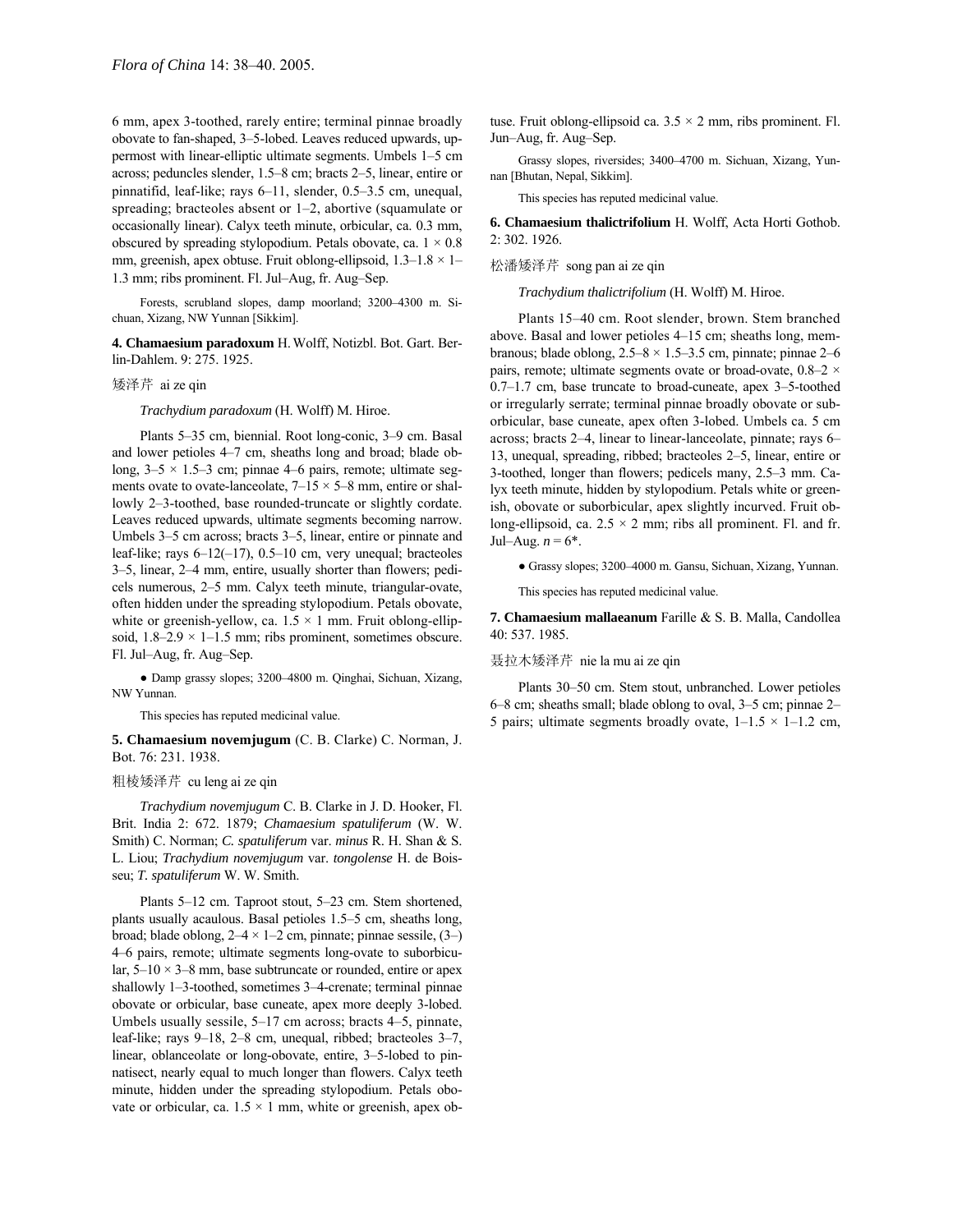base cuneate, margin irregularly dentate or serrate lobed, apex acute. Terminal umbels ca. 5 cm across, much larger than the lateral; peduncles stout, ca. 10 cm; bracts several, 2-3.5 cm, leaf-like; rays  $8-14$ ,  $2.5-7$  cm, unequal; bracteoles  $4-6$ ,  $4-8$ mm, 3-5-serrate lobed; umbellules 15-20-flowered; pedicels unequal, 2-10 mm. Calyx teeth ovate, mostly hidden by stylopodium. Petals obovate, indistinctly clawed. Stylopodium lowconic. Fruit narrow-ovoid,  $3-4 \times 1.5-2$  mm; ribs all extended into undulate wings. Fl. & fr. Aug-Sep.

Dwarf *Rhododendron* scrub, grasslands; 4200-4400 m. S Xizang (Nyalam) [C Nepal].

This poorly known species is recorded only from a few collections.